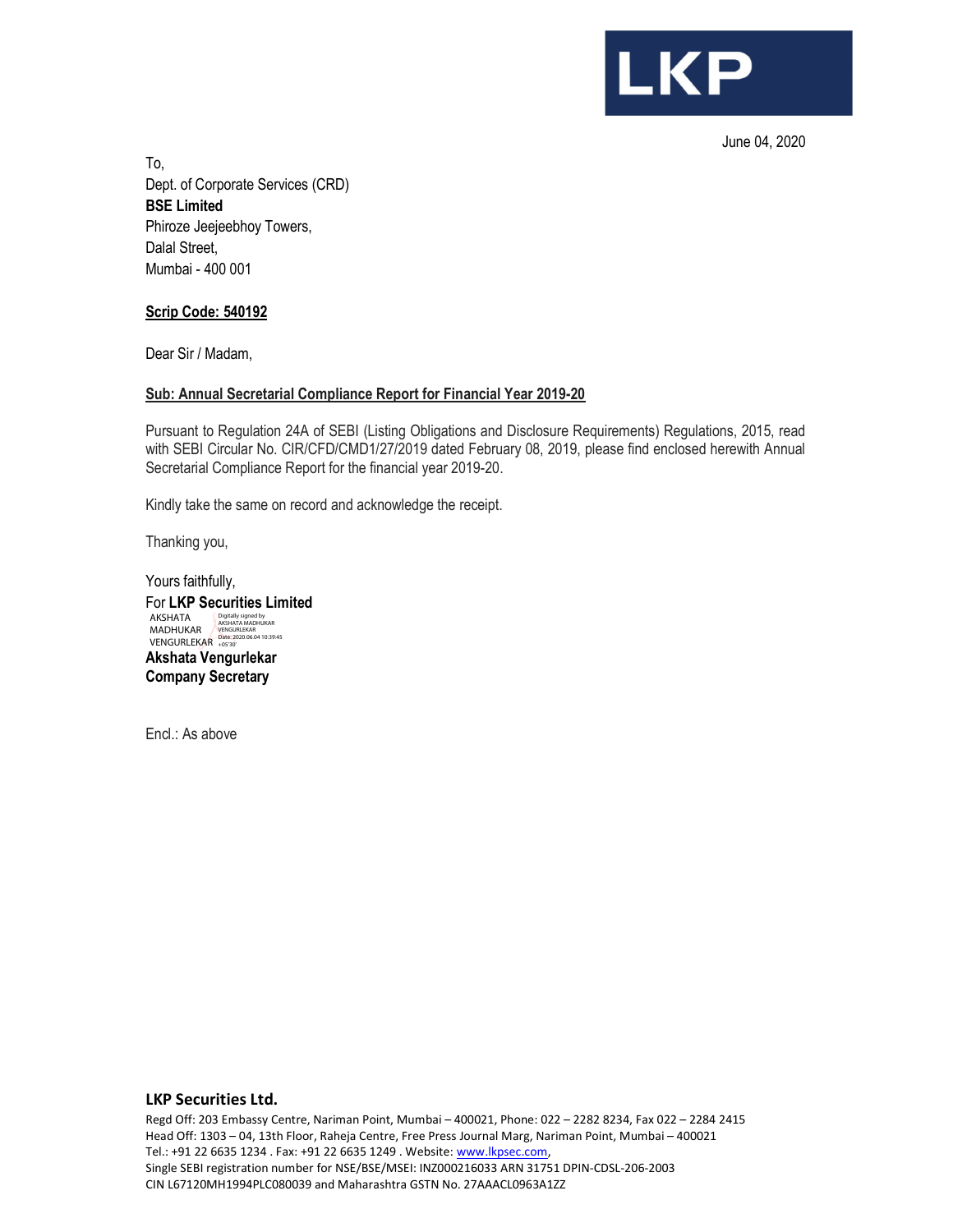V.R. ASSOCIATES

*Company Secretaries* 

Resi: G-5/3 Jal Padma, Bangur Nagar, Goregaon West, Mumbai 400 104 Admn office: 31 Topiwala Center, Goregaon West, Mumbai 400 062 Tel: 022-28774306; Mobile 98214 47548; e-mail: cs.ram25@gmail.com GST No. 27ACSPV8251A1Z7 ; PAN: ACSPV8251A; MSME Regn no. MH18D0041106

# **Secretarial compliance report of LKP Securities Limited for the year ended 31st March, 2020**

We V.R. Associates have examined:

- (a) all the documents and records made available to us and explanation provided by LKP Securities Limited ("the listed entity"). *Due to ongoing pandemic of Covid-19 and state of lockdown, all the papers, forms, returns filed and other records maintained by the Company, wherever possible, have been checked digitally.*
- (b) the filings/ submissions made by the listed entity to the stock exchanges,
- (c) website of the listed entity,
- (d) any other document/ filing, as may be relevant, which has been relied upon to make this certification,

for the year ended 31<sup>st</sup> March, 2020 ("Review Period") in respect of compliance with the provisions of :

- (a) the Securities and Exchange Board of India Act, 1992 ("SEBI Act") and the Regulations, circulars, guidelines issued thereunder; and
- (b) the Securities Contracts (Regulation) Act, 1956 ("SCRA"), rules made thereunder and the Regulations, circulars, guidelines issued thereunder by the Securities and Exchange Board of India ("SEBI");

The specific Regulations, whose provisions and the circulars/ guidelines issued thereunder, have been examined, include:-

- (a) Securities and Exchange Board of India (Listing Obligations and Disclosure Requirements) Regulations, 2015;
- (b) Securities and Exchange Board of India (Issue of Capital and Disclosure Requirements) Regulations, 2018;
- (c) Securities and Exchange Board of India (Substantial Acquisition of Shares and Takeovers) Regulations, 2011;
- (d) Securities and Exchange Board of India (Buyback of Securities) Regulations, 2018;  **Not Applicable**
- (e) Securities and Exchange Board of India (Share Based Employee Benefits) Regulations, 2014;
- (f) Securities and Exchange Board of India (Issue and Listing of Debt Securities) Regulations, 2008; **- Not Applicable**
- (g) Securities and Exchange Board of India (Issue and Listing of Non Convertible and Redeemable Preference Shares) Regulations,2013; **- Not Applicable**
- (h) Securities and Exchange Board of India (Prohibition of Insider Trading) Regulations, 2015;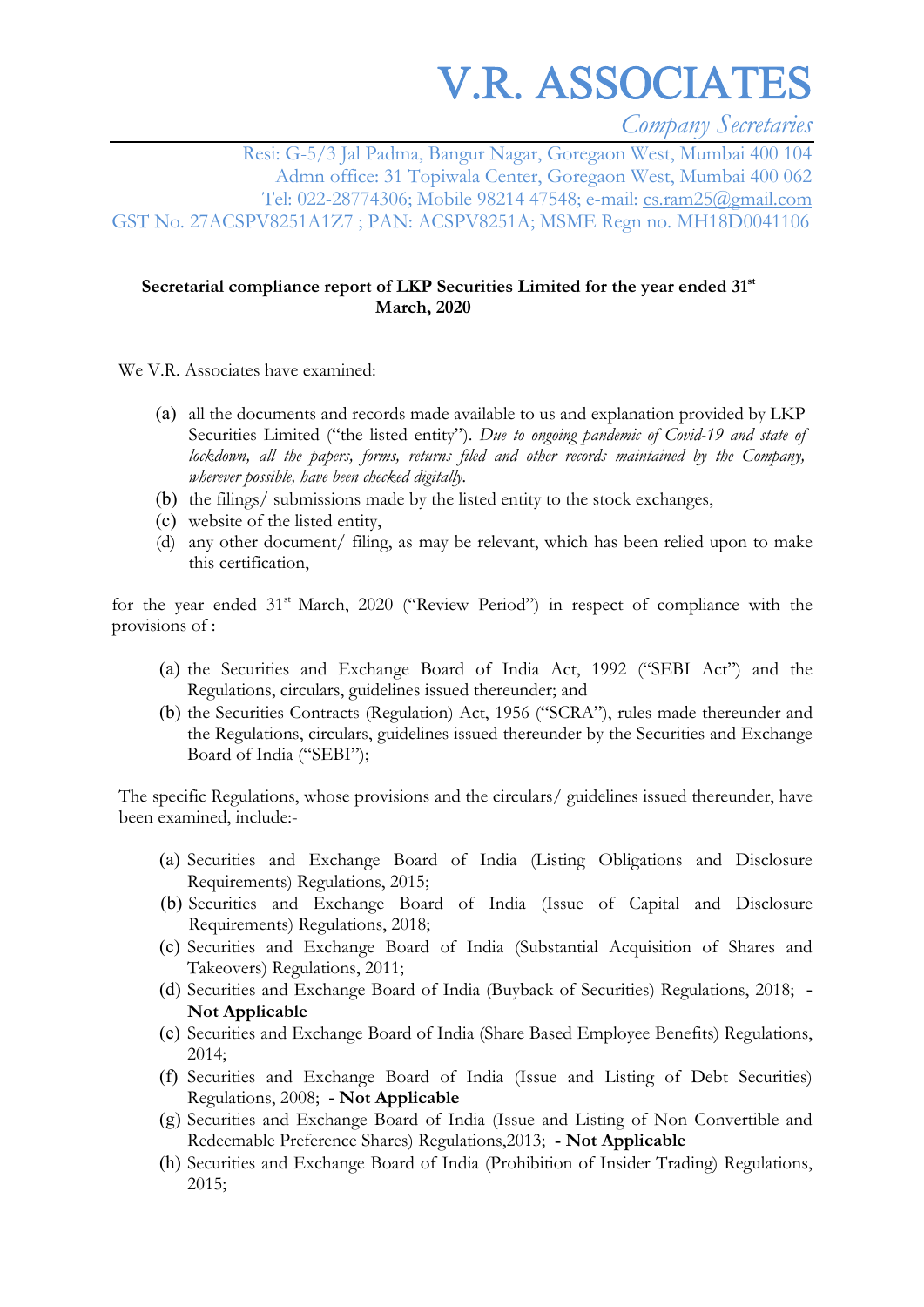V.R. ASSOCIATES

*Company Secretaries* 

Resi: G-5/3 Jal Padma, Bangur Nagar, Goregaon West, Mumbai 400 104 Admn office: 31 Topiwala Center, Goregaon West, Mumbai 400 062 Tel: 022-28774306; Mobile 98214 47548; e-mail: cs.ram25@gmail.com GST No. 27ACSPV8251A1Z7 ; PAN: ACSPV8251A; MSME Regn no. MH18D0041106

and circulars/ guidelines issued thereunder;

and based on the above examination, We hereby report that, during the Review Period:

(a) The listed entity has complied with the provisions of the above Regulations and circulars/ guidelines issued thereunder, **except** in respect of matters specified below:-

| Sr.No | <b>Compliance Requirement</b><br>(Regulations/circulars/<br>guidelines including specific<br>clause) | Deviations                            | Observations/<br>Remarks of<br>the<br>Practicing<br>Company<br>Secretary |
|-------|------------------------------------------------------------------------------------------------------|---------------------------------------|--------------------------------------------------------------------------|
|       | Regulation $18(2)(b)$ of the                                                                         | Requisite<br>number                   | of Non                                                                   |
|       | Securities and Exchange Board                                                                        | Independent Directors were compliance |                                                                          |
|       | of India (Listing Obligations and                                                                    | not present at the meeting of         |                                                                          |
|       | Disclosure Requirements)                                                                             | the Audit Committee held on           |                                                                          |
|       | Regulations, 2015                                                                                    | 2nd May, 2019 as required             |                                                                          |

- (b) The listed entity has maintained proper records under the provisions of the above Regulations and circulars/ guidelines issued thereunder insofar as it appears from my/our examination of those records.
- (c) The following are the details of actions taken against the listed entity/ its promoters/ directors/ material subsidiaries either by SEBI or by Stock Exchanges (*including under the Standard Operating Procedures issued by SEBI through various circulars)* under the aforesaid Acts/ Regulations and circulars/ guidelines issued thereunder:

| Sr.<br>No. | Action<br>taken<br>by | Details of<br>violation                                                                                                                                                                                                                                           | Details of action<br>taken E.g. fines,<br>warning letter,<br>debarment, etc.                                                                                                                | Observations/<br>remarks of the<br>Practicing<br>Company<br>Secretary, if<br>any. |
|------------|-----------------------|-------------------------------------------------------------------------------------------------------------------------------------------------------------------------------------------------------------------------------------------------------------------|---------------------------------------------------------------------------------------------------------------------------------------------------------------------------------------------|-----------------------------------------------------------------------------------|
|            | <b>SEBI</b>           | Utilizing the funds of credit<br>balance clients to settle the<br>obligation of debit balance<br>clients, failure in<br>maintaining data pertaining<br>to running account<br>settlement of funds and<br>securities of its clients and<br>utilising the securities | Penalty of<br>$Rs.500,000/-$<br>comprising of Rs.<br>$2,00,000/$ - (Rupees<br>Two Lacs) under<br>Section $15A(c)$ and Rs.<br>$1,00,000/$ - (Rupees<br>One Lac) under<br>section 15HB of the | The company<br>has paid the<br>penalty on 18 <sup>th</sup><br>February, 2020      |